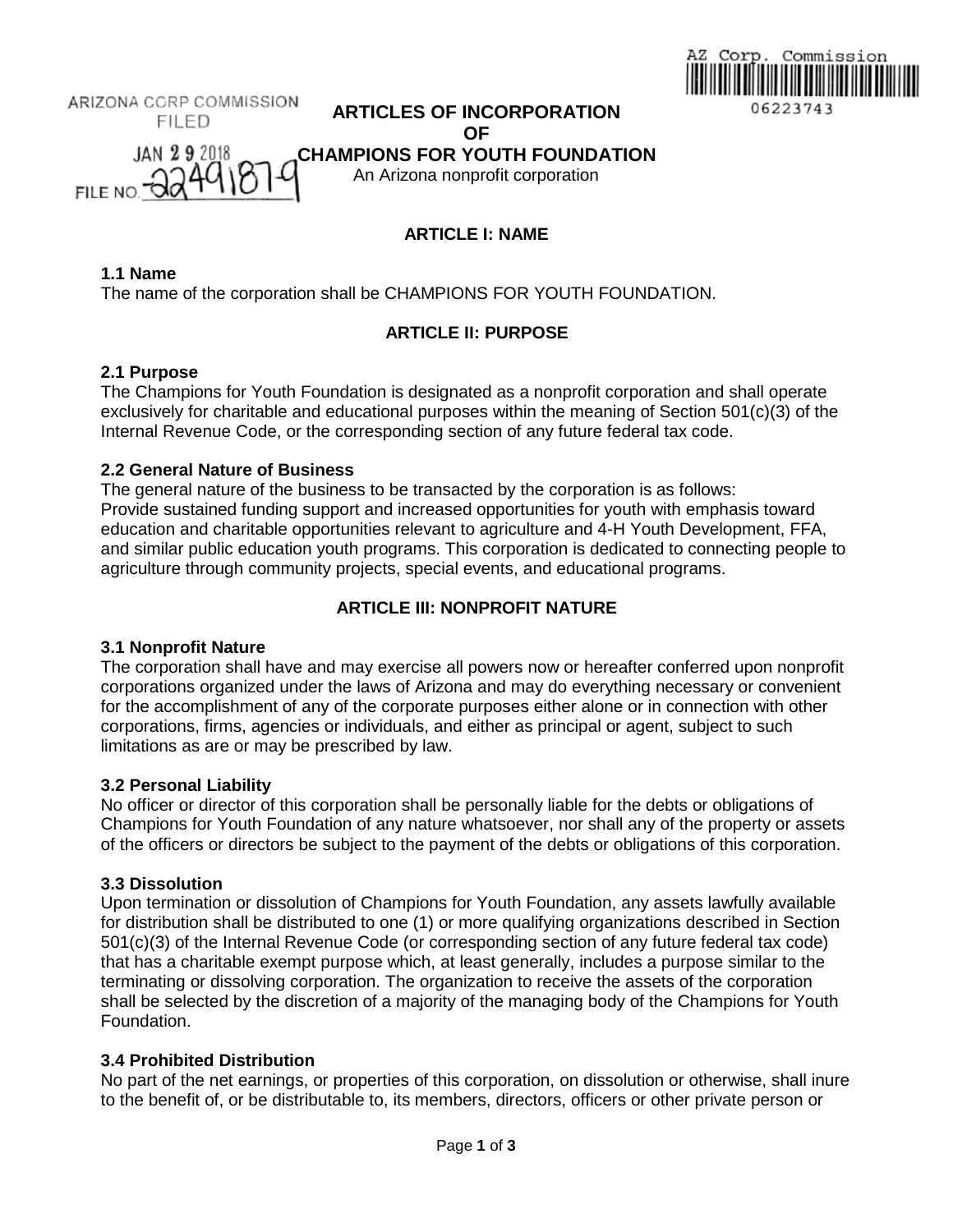individual, except that the corporation shall be authorized and empowered to pay reasonable compensation for services rendered and to make payments and distributions in furtherance of the purposes set forth in Article II.

## **3.5 Restricted Activities**

No substantial part of the corporation's activities shall be the carrying on of propaganda, or otherwise attempting to influence legislation, and the corporation shall not participate in, or intervene (including the publishing or distribution of statements) in any political campaign on behalf of or in opposition to any candidate for public office.

### **3.6 Prohibited Activities**

Notwithstanding any other provision of these Articles, the corporation shall not carry on any activities not permitted to be carried on (a) by a corporation exempt from federal income tax as an organization described by Section 501(c)(3) of the Internal Revenue Code, or the corresponding section of any future federal tax code, or (b) by a corporation, contributions to which are deductible under Section 170(c)(2) of the Internal Revenue Code, or the corresponding section of any future federal tax code.

# **ARTICLE IV: DURATION**

## **4.1 Duration**

The period of duration of the corporation is perpetual.

# **ARTICLE V: BOARD OF DIRECTORS**

### **5.1 Governance**

The Champions for Youth Foundation shall be governed by its board of directors.

### **5.2 Directors**

The initial directors of the corporation shall be: Valerie Burleson, PO Box 814, Willcox, AZ 85644 Dean Fish, PO Box 814, Willcox, AZ 85644 Chase Fite, PO Box 814, Willcox, AZ 85644 Lance Fite, PO Box 814, Willcox, AZ 85644 Shane Hawkins, PO Box 814, Willcox, AZ 85644 Dwayne Owen, PO Box 814, Willcox, AZ 85644 Susan Pater, PO Box 814, Willcox, AZ 85644 Andrew Terry, PO Box 814, Willcox, AZ 85644 Amanda Zamudio, PO Box 814, Willcox, AZ 85644

# **ARTICLE VI: MEMBERSHIP**

### **6.1 Membership**

The corporation shall have no members. The management of the affairs of the corporation shall be vested in a board of directors, as defined in the corporation's bylaws.